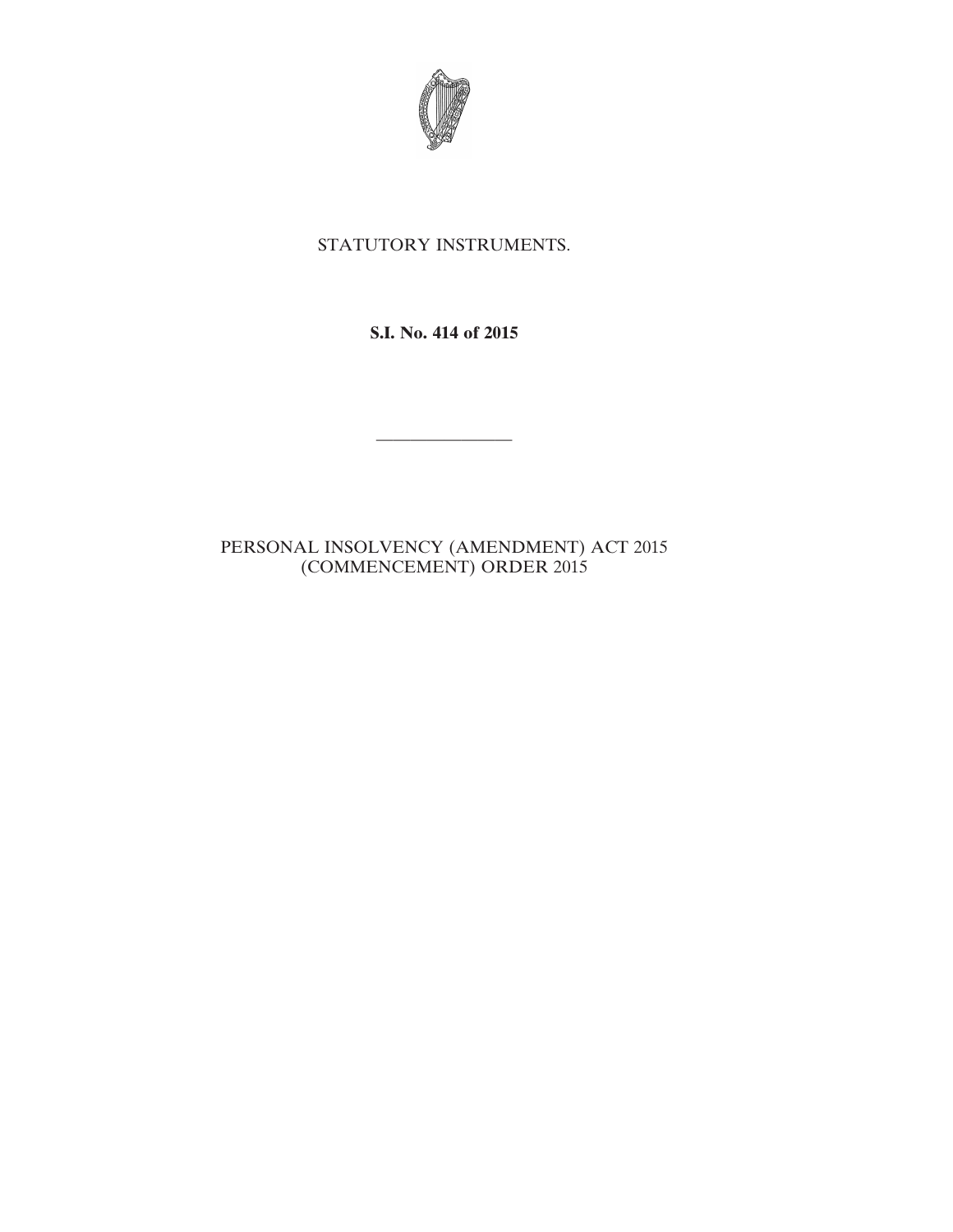## PERSONAL INSOLVENCY (AMENDMENT) ACT 2015 (COMMENCEMENT) ORDER 2015

I, FRANCES FITZGERALD, Minister for Justice and Equality, in exercise of the powers conferred on me by section 27(3) of the Personal Insolvency (Amendment) Act 2015 (No. 32 of 2015), hereby order as follows:

1. This Order may be cited as the Personal Insolvency (Amendment) Act 2015 (Commencement) Order 2015.

2. The 29th day of September 2015 is fixed as the day on which the following provisions of the Personal Insolvency (Amendment) Act 2015 (No. 32 of 2015) shall come into operation:

- (*a*) sections 1 to 3;
- (*b*) section 6;
- (*c*) section 12;
- (*d*) section 16;
- (*e*) sections 23 to 27.

L.S.

GIVEN under my Official Seal, 29 September 2015.

> FRANCES FITZGERALD, Minister for Justice and Equality.

*Notice of the making of this Statutory Instrument was published in "Iris Oifigiúil" of* 2*nd October*, 2015.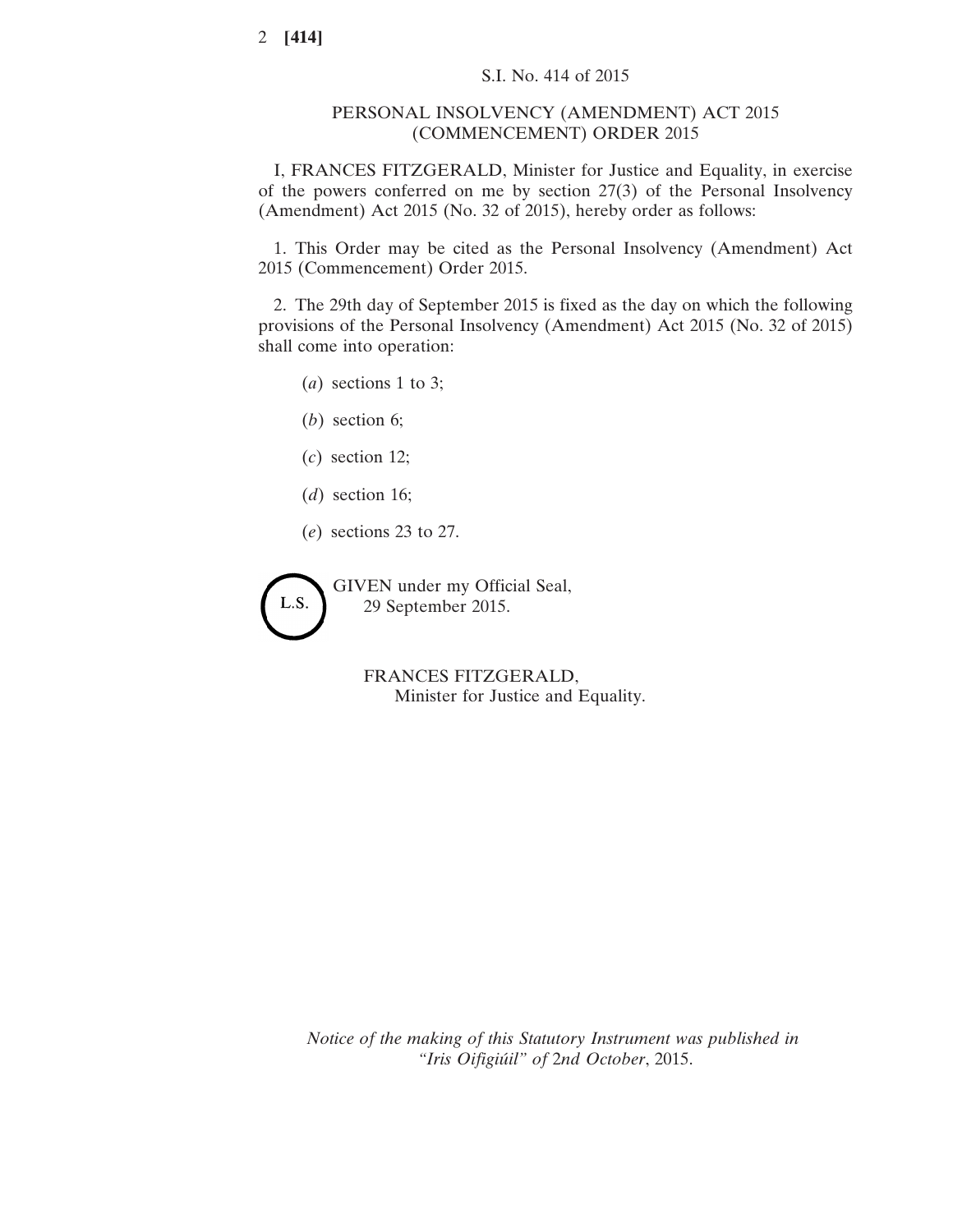**[414]** 3

## EXPLANATORY NOTE

*(This note is not part of the Instrument and does not purport to be a legal interpretation.)*

This Order appoints 29 September 2015 as the date on which the specified provisions of the Personal Insolvency (Amendment) Act 2015 come into force.